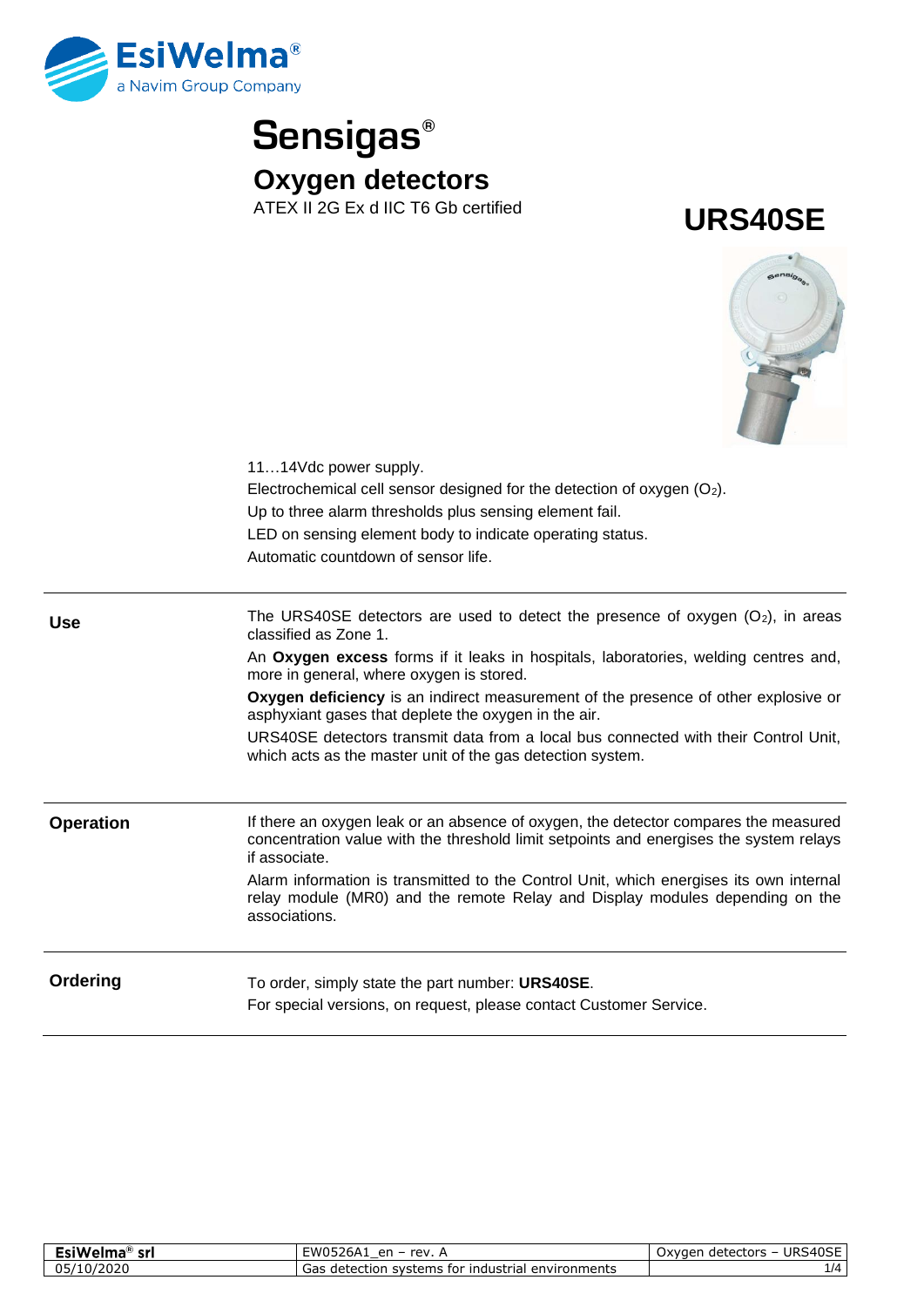## **Technical characteristics**

| Type of sensor                         | Electrochemical cell                                                                           |                           |  |
|----------------------------------------|------------------------------------------------------------------------------------------------|---------------------------|--|
| Detectable Gas                         | $O2$ excess                                                                                    | O <sub>2</sub> deficiency |  |
| Power supply                           | $11 - 14$ Vdc                                                                                  |                           |  |
| Max power consumption                  | 0,7W                                                                                           |                           |  |
| Measuring range                        | $030\%$ O <sub>2</sub>                                                                         |                           |  |
| Precision                              | $\pm$ 2,5% of full scale range (in air)                                                        |                           |  |
| Repeatability                          | $±$ 2,5% of full scale range                                                                   |                           |  |
| Measurement resolution                 | $0.1\%$ O <sub>2</sub>                                                                         |                           |  |
| Microprocessor resolution              |                                                                                                | 1024 points (10 bit)      |  |
| Digital filter system                  | Kalman Filter                                                                                  |                           |  |
| Watchdog                               | Internal                                                                                       |                           |  |
| Warm-up time                           | < 2m                                                                                           |                           |  |
| Stabilization time                     | < 2m                                                                                           |                           |  |
| Response time                          | $<$ 10s (T20), $<$ 45s (T90)                                                                   |                           |  |
| Average Sensor life (in air)           | 120 weeks                                                                                      |                           |  |
| Threshold limit settings               |                                                                                                |                           |  |
| (default setting):                     |                                                                                                |                           |  |
| Pre-alarm                              | $22\%$ O <sub>2</sub>                                                                          | 19% O <sub>2</sub>        |  |
| 1 <sup>st</sup> threshold alarm        | 23% O <sub>2</sub>                                                                             | 17% O <sub>2</sub>        |  |
| 2 <sup>nd</sup> threshold alarm        | $24\%$ O <sub>2</sub>                                                                          | 15% O <sub>2</sub>        |  |
| <b>Operating Temperature</b>           | $-20 \div 50$ °C                                                                               |                           |  |
| Storage Temperature                    | $-20 \div 70$ °C                                                                               |                           |  |
|                                        |                                                                                                |                           |  |
| Relative Humidity (without condensing) | $15 \div 90$ %RH                                                                               |                           |  |
| Operation                              | $45 \div 75$ %RH                                                                               |                           |  |
| Storage                                |                                                                                                |                           |  |
| Operating pressure (KPa)               | $80 \div 110$                                                                                  |                           |  |
| Air speed (m/s)                        | $\leq 6$                                                                                       |                           |  |
| Visual warnings                        | Red LED visible with detector energized                                                        |                           |  |
|                                        | The steady LED status can be forced by                                                         |                           |  |
|                                        | the Control Unit to identify the sensor on                                                     |                           |  |
|                                        | the plant                                                                                      |                           |  |
| Dimensions and weight                  | See dedicated section                                                                          |                           |  |
| Options & Accessories                  |                                                                                                |                           |  |
| <b>TUL40</b> Gas calibration kit       | See installation and commissioning chapter                                                     |                           |  |
| <b>TUS40</b> Handheld terminal         | See installation and commissioning chapter                                                     |                           |  |
| for service and maintenance            |                                                                                                |                           |  |
| <b>CRG40</b> Gas collecting cone       | See dedicated data sheet                                                                       |                           |  |
| PAP40 Powerful jets protection         | See dedicated data sheet                                                                       |                           |  |
|                                        |                                                                                                |                           |  |
|                                        | $\textsf{CE}_{\text{1370}} \left\langle \text{Ex} \right\rangle_{\text{II 2G EX d IIC T6 Gb}}$ |                           |  |
| <b>ATEX markings</b>                   |                                                                                                |                           |  |
|                                        | BVI 07 ATEX 0032 + Ext 02/14                                                                   |                           |  |
|                                        | $-20^{\circ}C \leq T_A \leq +50^{\circ}C$                                                      |                           |  |
|                                        |                                                                                                |                           |  |
|                                        |                                                                                                |                           |  |

| Key to marking<br>information | C E<br>Marking in conformity with all applicable EC Directives<br>Identification number of Notified Body involved in production control<br>1370<br>$\left[\epsilon_{\mathrm{X}}\right]$<br>CE marking for all equipment in conformity with Directive ATEX 2014/34/EC<br>Equipment group for surface industry<br>Ш<br>Equipment category 2 for use in Zone 1<br>$\mathbf{2}^{\prime}$<br>G<br>Equipment intended for use in explosive gas atmosphere, caused by mixture of air<br>and gas, vapours, flammable mist<br>Ex d IIC T6 Gb Type of protection complying with EN60079-0 and EN60079-1<br>BVI 07 ATEX 0032 + Ext 02/14 EC-type examination certificate<br>-20°C $\leq$ TA $\leq$ +50°C Operating temperature range |  |
|-------------------------------|---------------------------------------------------------------------------------------------------------------------------------------------------------------------------------------------------------------------------------------------------------------------------------------------------------------------------------------------------------------------------------------------------------------------------------------------------------------------------------------------------------------------------------------------------------------------------------------------------------------------------------------------------------------------------------------------------------------------------|--|
| <b>Sensors</b><br>lifetime    | Sensor average lifetime (see technical characteristics) is referred to a typical usage in a<br>pollution-free environment. Presence of a high concentration of pollutants can shorten the<br>lifetime of the sensing element.<br>Once the detection system starts up, it has to be supplied with energy during all the lifetime<br>of its sensors. Seasonal use of the detection system is not recommended.                                                                                                                                                                                                                                                                                                               |  |

| <b>FeiWe</b><br>sr<br>ma | ≡wo∙<br>rev.<br>ρn<br>/U526A1<br>$\overline{\phantom{0}}$            | 10CE<br><b>URS</b><br>detectors –<br>xvaer<br>$\mathbf{v}$<br>ュしコレ<br>◡́∧៴ |
|--------------------------|----------------------------------------------------------------------|----------------------------------------------------------------------------|
| <b>ZUZU</b><br>ᅩ୰<br>ັ   | svstems for<br>environments<br>industrial<br>detection<br>гіан<br>ەت | 114                                                                        |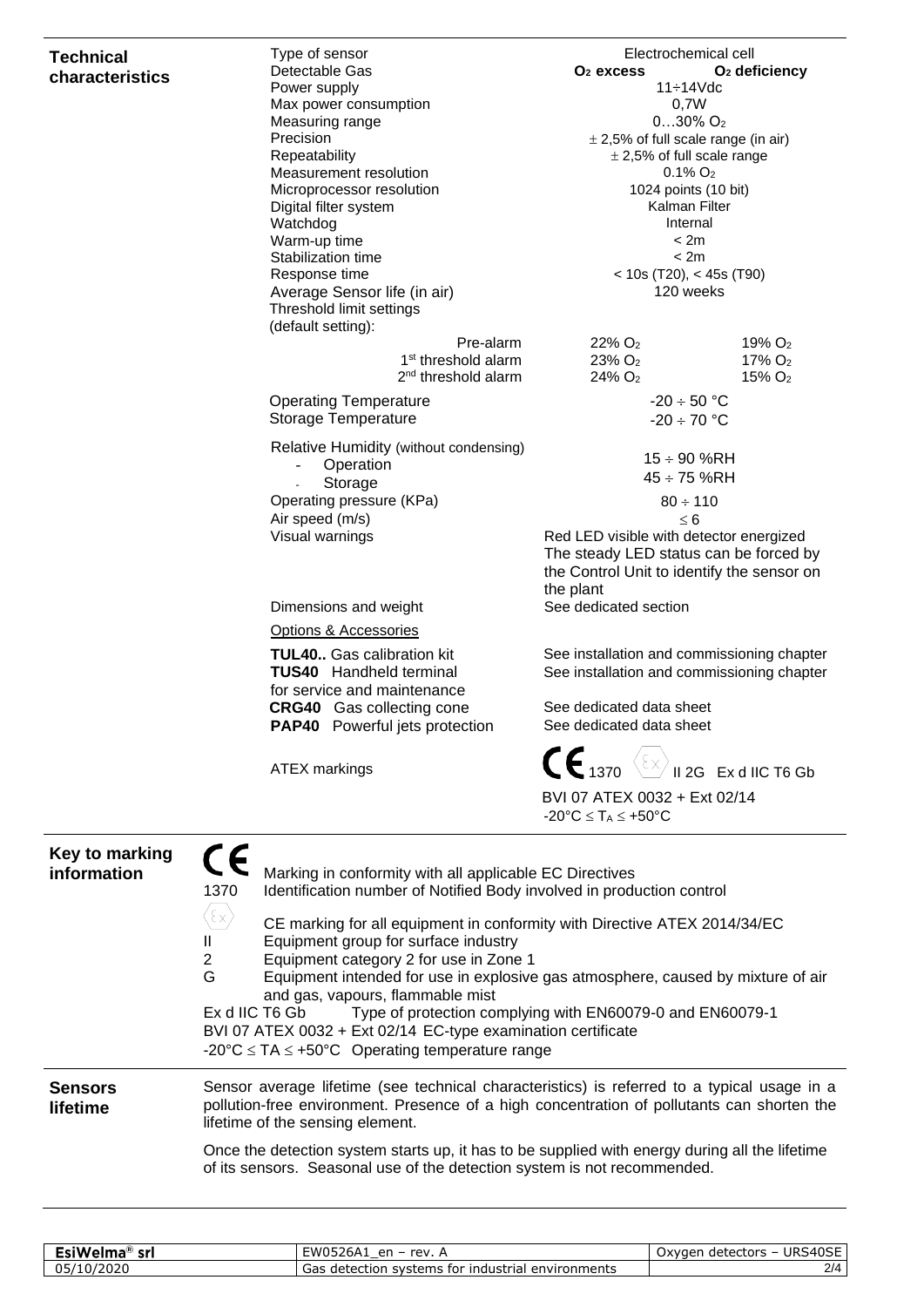| <b>Installation</b>                                 | <b>Oxygen excess</b>                                                                                                                                                                                                                                                                                                                                                                                                                                                                                                                                                                                                                                                                                          |
|-----------------------------------------------------|---------------------------------------------------------------------------------------------------------------------------------------------------------------------------------------------------------------------------------------------------------------------------------------------------------------------------------------------------------------------------------------------------------------------------------------------------------------------------------------------------------------------------------------------------------------------------------------------------------------------------------------------------------------------------------------------------------------|
|                                                     | Since oxygen weighs more or less the same as air, unless there is forced or natural air<br>circulation, it tends to spread at the point of the leak.<br>So, the excess oxygen detectors must be installed near any likely leakage points, in<br>order to detect the excess oxygen as quickly as possible.                                                                                                                                                                                                                                                                                                                                                                                                     |
|                                                     | Oxygen deficiency                                                                                                                                                                                                                                                                                                                                                                                                                                                                                                                                                                                                                                                                                             |
|                                                     | Detection of oxygen deficiency has the purpose of indirectly detecting the presence of<br>other gases that deplete the oxygen in the air, therefore causing asphyxiation problems,<br>for example.<br>In this case, the detectors must be located at the breathing height of the occupants in<br>the premises. Take into consideration the following specific installation guidelines, as<br>well as the above instructions, for location of the detectors.                                                                                                                                                                                                                                                   |
|                                                     | The detectors must be installed:                                                                                                                                                                                                                                                                                                                                                                                                                                                                                                                                                                                                                                                                              |
|                                                     | 1. where accidental gas leakages are possible<br>at least 1.5m away from heat sources or from vent holes<br>2.<br>not in spaces where ventilation is poor and where gas pockets may form<br>3.<br>away from hindrances to natural gas flow<br>4.<br>away from equipment that may leak gas during normal operations<br>5.<br>in environments with a temperature range of $-20^{\circ}$ C to $50^{\circ}$ C and relative humidity<br>6.<br>below 90% (non-condensing)<br>Disconnect equipment from the power supply when mounting and dismantling<br>7.<br>detectors.                                                                                                                                           |
| <b>Special</b>                                      | CAUTION: Safety is guaranteed only if cover is screwed on tight.                                                                                                                                                                                                                                                                                                                                                                                                                                                                                                                                                                                                                                              |
| recommendations                                     | Tighten the cover clockwise, and when it is screwed on, make sure that there is no<br>more than 0.5 mm between housing and cover. This guarantees that it is screwed<br>on tight. Remember to tighten the hexagon locking grub screw that fits into the end<br>of the cover.<br>Ensure compliance with the words << DO NOT OPEN WHEN ENERGISED<br>>>, clearly indicated on the cover. Alternatively, make the area safe before<br>opening the sensor cover.                                                                                                                                                                                                                                                   |
| <b>Electrical installation</b><br>and configuration | CAUTION: Make the area safe and ensure that the device power supply is off<br>before cabling and configuration operations.                                                                                                                                                                                                                                                                                                                                                                                                                                                                                                                                                                                    |
| <b>Terminal board and</b><br>electrical connections | Install the sensor in compliance with EN 60079-14.<br>ATEX certified 1" NPT cable glands are used for cable entry, in compliance with<br>standards EN 60079-0 and EN 60079-1 (Ex d protection mode).<br>Ground the sensor using the internal grounding system.<br>Refer to the Control Unit manual for all cabling information (cable type and<br>specifications, bus topology, length of connections etc.) and configuration.<br>Cable connection<br>Power supply<br>and BUS<br>connector<br><b>BUS</b><br>12 <sup>V</sup><br>Termination<br>jumper<br><b>BUS</b><br>Shield<br>Configuration key<br><b>BUS Input</b><br>12Vdc Power Supply Input<br>Status LED<br>Grounding<br>Sensing element<br>connection |
| Cabling:                                            | Depending on the connecting distance, use at least 4-core cable, min. diameter<br>0.75mm <sup>2</sup> up to 100m, 1mm <sup>2</sup> up to 200m, 1.5mm <sup>2</sup> up to 500m.                                                                                                                                                                                                                                                                                                                                                                                                                                                                                                                                 |

Use shielded cable where there is a risk of electromagnetic interference.

| <b>EsiWelma</b> <sup>®</sup><br>sr | <b>FWO5264</b><br><b>rev</b><br>en<br>∴⊿ZbA<br>$\overline{\phantom{0}}$          | URS40SE<br>detectors<br>Oxvgen |
|------------------------------------|----------------------------------------------------------------------------------|--------------------------------|
| nĘ.<br>7202C<br>107<br>יכט<br>∸∾   | industrial environments <sup>.</sup><br>. svstems :<br>Gas<br>detection<br>, for | 3/4                            |